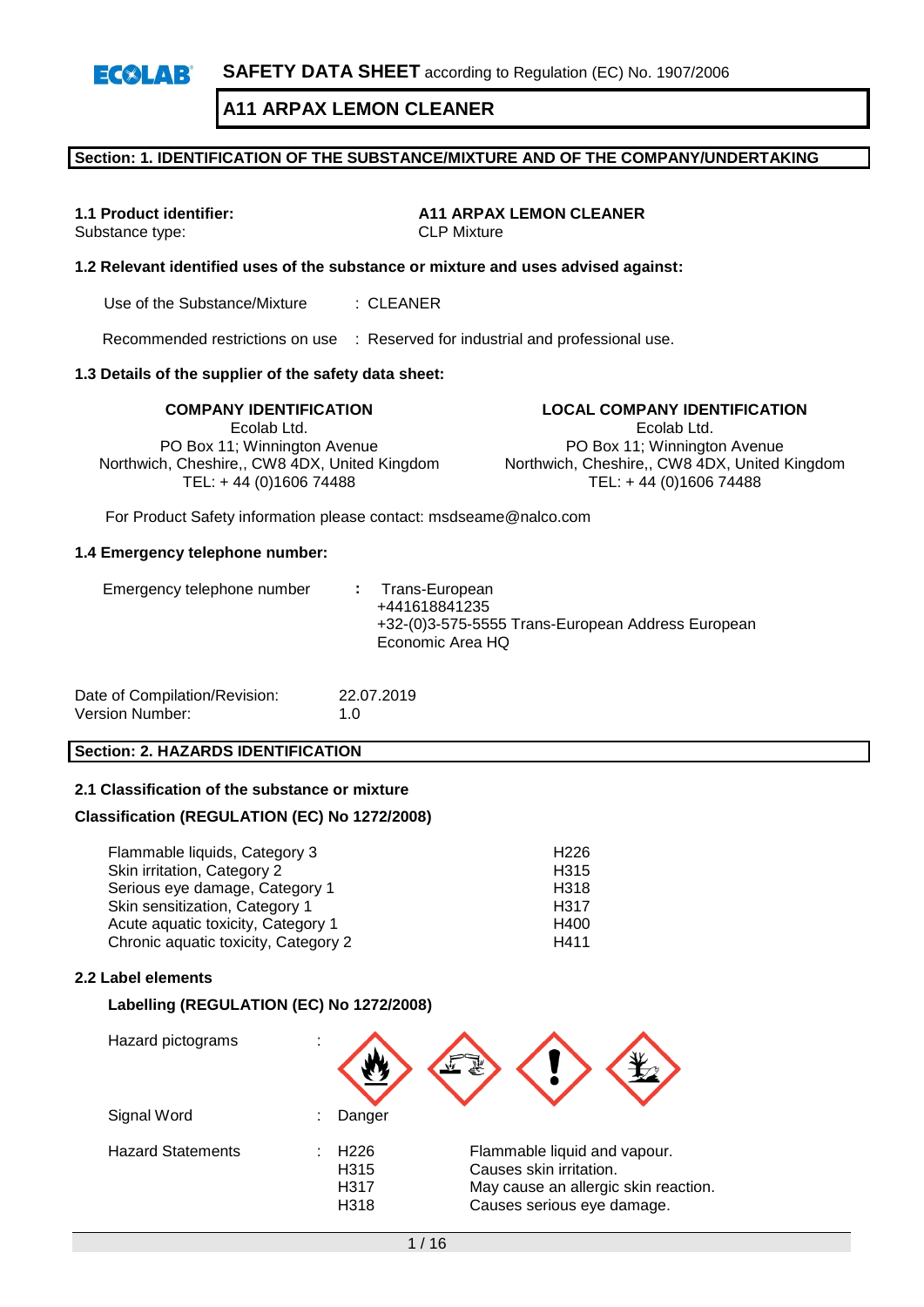|                                 | H400<br>H411                           | Very toxic to aquatic life.<br>Toxic to aquatic life with long lasting effects.                                                                              |
|---------------------------------|----------------------------------------|--------------------------------------------------------------------------------------------------------------------------------------------------------------|
| <b>Precautionary Statements</b> | <b>Prevention:</b><br>P <sub>210</sub> | Keep away from heat, hot surfaces, sparks,<br>open flames and other ignition sources. No<br>smoking.                                                         |
|                                 | P <sub>273</sub><br>P <sub>280</sub>   | Avoid release to the environment.<br>Wear protective gloves/ eye protection/ face<br>protection.                                                             |
|                                 | Response:                              |                                                                                                                                                              |
|                                 |                                        | P305 + P351 + P338 IF IN EYES: Rinse cautiously with<br>water for several minutes. Remove contact<br>lenses, if present and easy to do. Continue<br>rinsing. |
|                                 | P310                                   | Immediately call a POISON<br>CENTER/doctor.                                                                                                                  |

Hazardous components which must be listed on the label: C9-C11 Alkyl alcohol, ethoxylate Limonene Amines, C12-14 alkyldimethyl, N-oxides

# **2.3 Other hazards**

None known.

# **Section: 3. COMPOSITION/INFORMATION ON INGREDIENTS**

### **3.2 Mixtures**

### **Hazardous components**

| <b>Chemical Name</b>           | CAS-No.           | Classification                            | Concentration:     |
|--------------------------------|-------------------|-------------------------------------------|--------------------|
|                                | EC-No.            | (REGULATION (EC) No 1272/2008)            | $\lceil \% \rceil$ |
|                                | <b>REACH No.</b>  |                                           |                    |
| C9-C11 Alkyl alcohol,          | 68439-46-3        | Acute toxicity Category 4; H302           | $10 - 20$          |
| ethoxylate                     |                   | Serious eye damage Category 1; H318       |                    |
|                                |                   |                                           |                    |
| Amines, C12-14 alkyldimethyl,  | 308062-28-4       | Acute toxicity Category 4; H302           | $5 - 10$           |
| N-oxides                       |                   | Skin irritation Category 2; H315          |                    |
|                                | 01-2119490061-47- | Serious eye damage Category 1; H318       |                    |
|                                | 0000              | Acute aquatic toxicity Category 1; H400   |                    |
|                                |                   | Chronic aquatic toxicity Category 2; H411 |                    |
|                                |                   |                                           |                    |
| Isopropanol                    | 67-63-0           | Flammable liquids Category 2; H225        | $3 - 5$            |
|                                | 200-661-7         | Eye irritation Category 2; H319           |                    |
|                                | 01-2119457558-25  | Specific target organ toxicity - single   |                    |
|                                |                   | exposure Category 3; H336                 |                    |
|                                |                   |                                           |                    |
| Benzyl-(C12-C16 Alkyl)-        | 68424-85-1        | Acute toxicity Category 4; H302           | $2.5 - 3$          |
| Dimethyl-Ammonium Chloride     | 270-325-2         | Skin corrosion Category 1B; H314          |                    |
|                                |                   | Serious eye damage Category 1; H318       |                    |
|                                |                   | Acute aquatic toxicity Category 1; H400   |                    |
|                                |                   | Chronic aquatic toxicity Category 1: H410 |                    |
|                                |                   |                                           |                    |
| propanaminium-1, amino-3 N-    | 97862-59-4        | Serious eye damage Category 1; H318       | $1 - 2.5$          |
| (carboxyméthyl) N,N-diméthyl-, |                   |                                           |                    |
| dérivés N-acyles en C8-18,     |                   |                                           |                    |
| hydroxydes, sels internes      |                   |                                           |                    |
| Limonene                       | 5989-27-5         | Nota C Flammable liquids Category 3;      | $1 - 2.5$          |
|                                | 227-813-5         | H <sub>226</sub>                          |                    |
|                                |                   | Skin irritation Category 2; H315          |                    |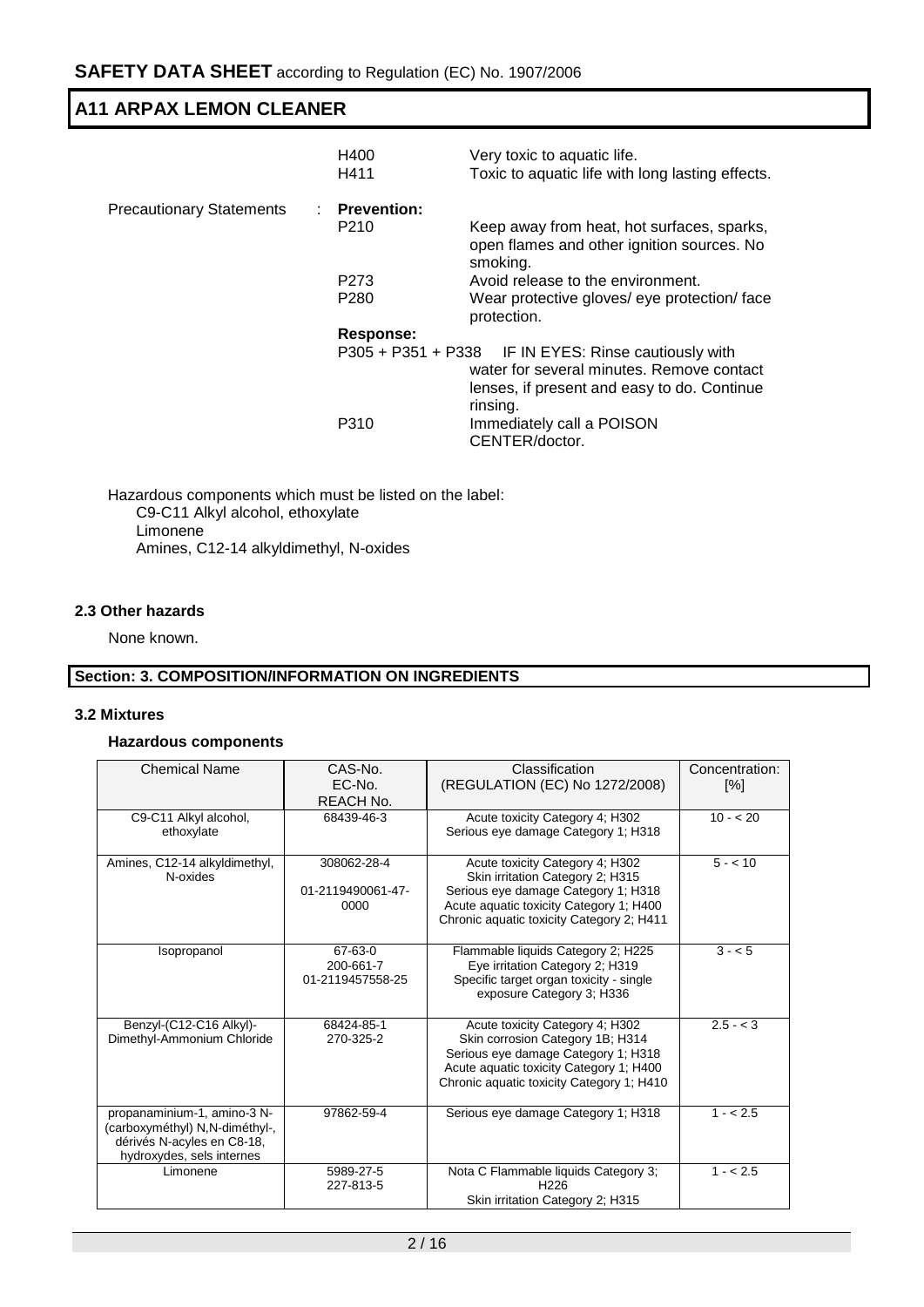|                                                  |                                            | Skin sensitization Category 1: H317<br>Acute aquatic toxicity Category 1; H400<br>Chronic aquatic toxicity Category 1; H410                                                                                  |                |
|--------------------------------------------------|--------------------------------------------|--------------------------------------------------------------------------------------------------------------------------------------------------------------------------------------------------------------|----------------|
| Citral                                           | 5392-40-5<br>226-394-6<br>01-2119462829-23 | Skin irritation Category 2; H315<br>Skin sensitization Category 1; H317                                                                                                                                      | $0.1 - < 0.25$ |
| Cyclohexane, 1-methyl-4-(1-<br>methylethylidene) | 586-62-9<br>209-578-0<br>01-2119982325-32  | Flammable liquids Category 3; H226<br>Skin sensitization Sub-category 1B; H317<br>Aspiration hazard Category 1; H304<br>Acute aquatic toxicity Category 1; H400<br>Chronic aquatic toxicity Category 1; H410 | $0.1 - 0.25$   |

For the full text of the H-Statements mentioned in this Section, see Section 16.

| <b>Section: 4. FIRST AID MEASURES</b> |  |
|---------------------------------------|--|

#### **4.1 Description of first aid measures**

|                                                                 | If inhaled                 |  | : Remove to fresh air.<br>Treat symptomatically.<br>Get medical attention if symptoms occur.                                                                                                                  |
|-----------------------------------------------------------------|----------------------------|--|---------------------------------------------------------------------------------------------------------------------------------------------------------------------------------------------------------------|
|                                                                 | In case of skin contact    |  | : Wash off immediately with plenty of water for at least 15<br>minutes.<br>Use a mild soap if available.<br>Wash clothing before reuse.<br>Thoroughly clean shoes before reuse.<br>Get medical attention.     |
|                                                                 | In case of eye contact     |  | : Rinse immediately with plenty of water, also under the eyelids,<br>for at least 15 minutes.<br>Remove contact lenses, if present and easy to do. Continue<br>rinsing.<br>Get medical attention immediately. |
|                                                                 | If swallowed               |  | $:$ Rinse mouth.<br>Get medical attention if symptoms occur.                                                                                                                                                  |
|                                                                 | Protection of first-aiders |  | : In event of emergency assess the danger before taking action.<br>Do not put yourself at risk of injury. If in doubt, contact<br>emergency responders. Use personal protective equipment as<br>required.     |
| 4.2 Most important symptoms and effects, both acute and delayed |                            |  |                                                                                                                                                                                                               |
|                                                                 |                            |  | See Section 11 for more detailed information on health effects and symptoms.                                                                                                                                  |

# **4.3 Indication of immediate medical attention and special treatment needed**

Treatment : Treat symptomatically.

| <b>Section: 5. FIREFIGHTING MEASURES</b> |  |
|------------------------------------------|--|
|------------------------------------------|--|

# **5.1 Extinguishing media**

| Suitable extinguishing media | : Use extinguishing measures that are appropriate to local |
|------------------------------|------------------------------------------------------------|
|                              | circumstances and the surrounding environment.             |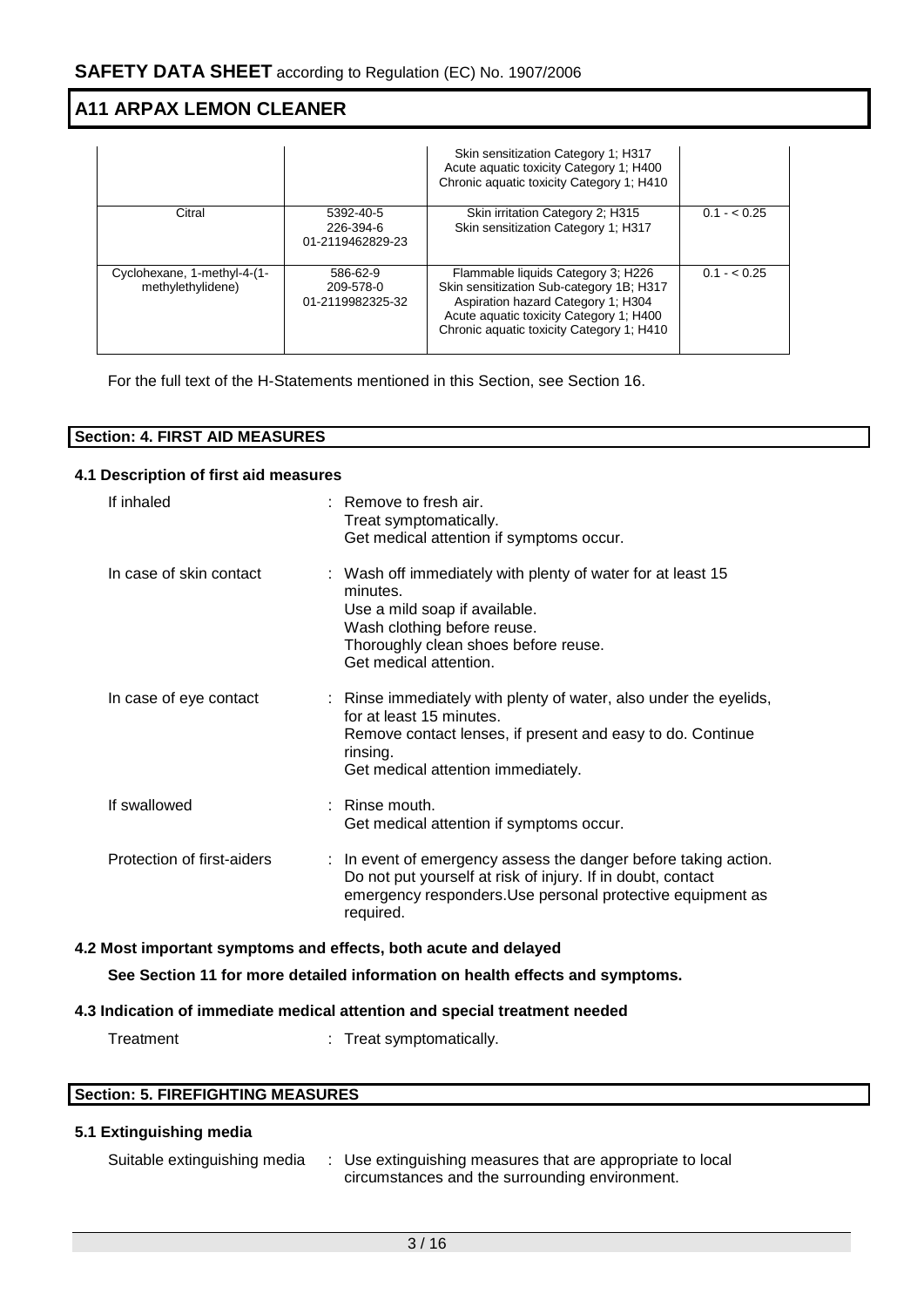| 5.2 Special hazards arising from the substance or mixture |  |                                                                                                                                                                                                                                                                                                |  |  |
|-----------------------------------------------------------|--|------------------------------------------------------------------------------------------------------------------------------------------------------------------------------------------------------------------------------------------------------------------------------------------------|--|--|
| Specific hazards during<br>firefighting                   |  | : Not flammable or combustible.                                                                                                                                                                                                                                                                |  |  |
| Hazardous combustion<br>products                          |  | Depending on combustion properties, decomposition products<br>may include following materials:<br>Carbon oxides<br>nitrogen oxides (NOx)                                                                                                                                                       |  |  |
| 5.3 Advice for firefighters                               |  |                                                                                                                                                                                                                                                                                                |  |  |
| Special protective equipment<br>for firefighters          |  | : Use personal protective equipment.                                                                                                                                                                                                                                                           |  |  |
| Further information                                       |  | : Collect contaminated fire extinguishing water separately. This<br>must not be discharged into drains. Fire residues and<br>contaminated fire extinguishing water must be disposed of in<br>accordance with local regulations. In the event of fire and/or<br>explosion do not breathe fumes. |  |  |

### **Section: 6. ACCIDENTAL RELEASE MEASURES**

### **6.1 Personal precautions, protective equipment and emergency procedures**

| Advice for non-emergency<br>personnel | : Ensure adequate ventilation.<br>Keep people away from and upwind of spill/leak.<br>Avoid inhalation, ingestion and contact with skin and eyes.<br>When workers are facing concentrations above the exposure<br>limit they must use appropriate certified respirators.<br>Ensure clean-up is conducted by trained personnel only.<br>Refer to protective measures listed in sections 7 and 8. |
|---------------------------------------|------------------------------------------------------------------------------------------------------------------------------------------------------------------------------------------------------------------------------------------------------------------------------------------------------------------------------------------------------------------------------------------------|
| Advice for emergency<br>responders    | : If specialised clothing is required to deal with the spillage, take<br>note of any information in Section 8 on suitable and unsuitable<br>materials.                                                                                                                                                                                                                                         |
| <b>6.2 Environmental precautions</b>  |                                                                                                                                                                                                                                                                                                                                                                                                |

Environmental precautions : Do not allow contact with soil, surface or ground water.

### **6.3 Methods and materials for containment and cleaning up**

| Methods for cleaning up | : Stop leak if safe to do so.                                 |
|-------------------------|---------------------------------------------------------------|
|                         | Contain spillage, and then collect with non-combustible       |
|                         | absorbent material, (e.g. sand, earth, diatomaceous earth,    |
|                         | vermiculite) and place in container for disposal according to |
|                         | local / national regulations (see section 13).                |
|                         | Flush away traces with water.                                 |
|                         | For large spills, dike spilled material or otherwise contain  |
|                         | material to ensure runoff does not reach a waterway.          |

### **6.4 Reference to other sections**

See Section 1 for emergency contact information. For personal protection see section 8. See Section 13 for additional waste treatment information.

# **Section: 7. HANDLING AND STORAGE**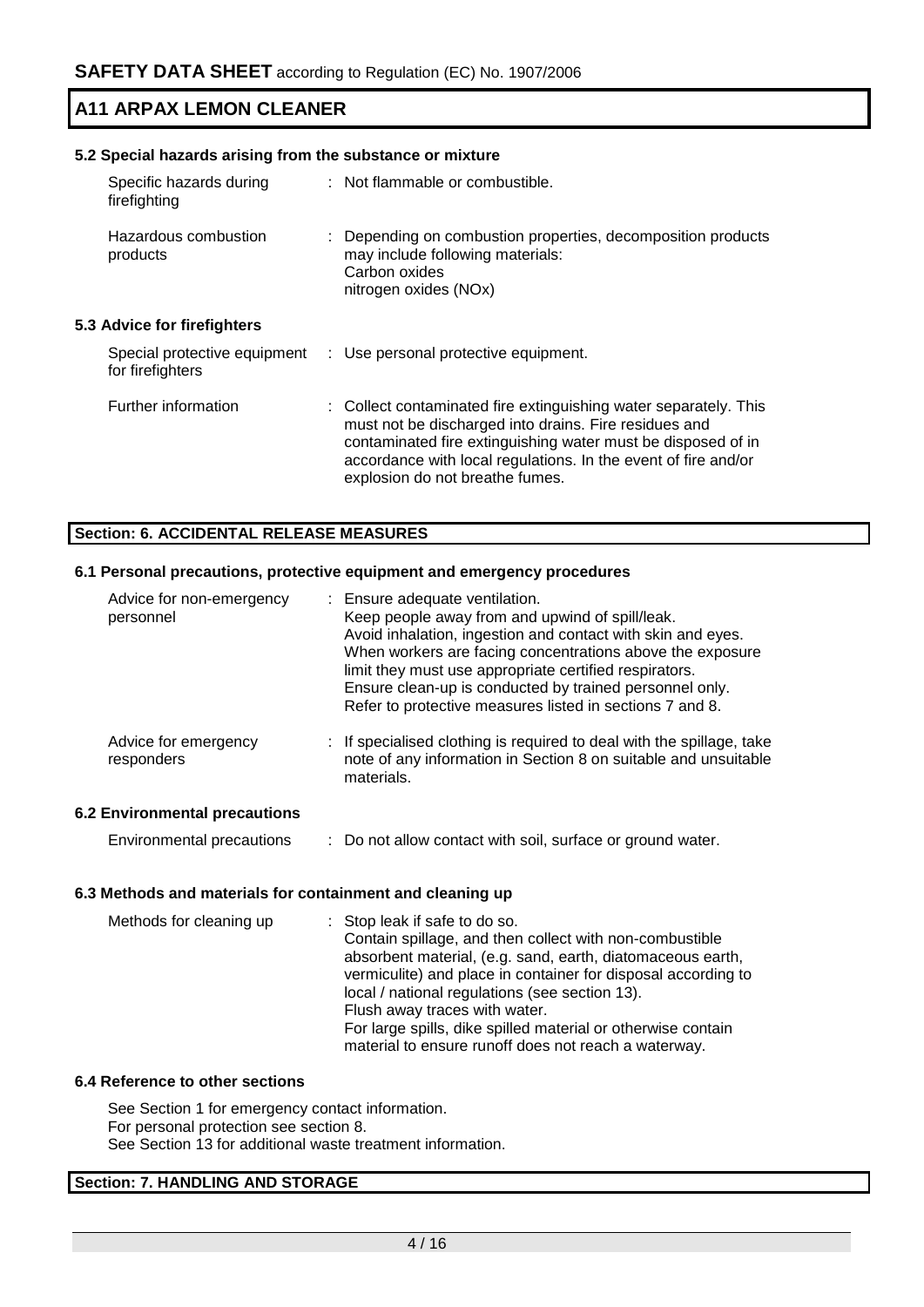# **7.1 Precautions for safe handling**

| Advice on safe handling                                          | : Avoid contact with skin and eyes. Do not breathe spray,<br>vapour. Do not get in eyes, on skin, or on clothing. Wash<br>hands thoroughly after handling. Use only with adequate<br>ventilation.                                                                                                                                    |
|------------------------------------------------------------------|--------------------------------------------------------------------------------------------------------------------------------------------------------------------------------------------------------------------------------------------------------------------------------------------------------------------------------------|
| Hygiene measures                                                 | : Handle in accordance with good industrial hygiene and safety<br>practice. Remove and wash contaminated clothing before re-<br>use. Wash face, hands and any exposed skin thoroughly after<br>handling. Provide suitable facilities for quick drenching or<br>flushing of the eyes and body in case of contact or splash<br>hazard. |
| 7.2 Conditions for safe storage, including any incompatibilities |                                                                                                                                                                                                                                                                                                                                      |
| Requirements for storage<br>areas and containers                 | : Keep in a cool, well-ventilated place. Keep out of reach of<br>children. Keep container tightly closed. Store in suitable<br>labelled containers.                                                                                                                                                                                  |
| Suitable material                                                | : Keep in properly labelled containers.                                                                                                                                                                                                                                                                                              |
| <b>7.3 Specific end uses</b>                                     |                                                                                                                                                                                                                                                                                                                                      |
| Specific use(s)                                                  | : CLEANER                                                                                                                                                                                                                                                                                                                            |

# **Section: 8. EXPOSURE CONTROLS/PERSONAL PROTECTION**

### **8.1 Control parameters**

# **Occupational Exposure Limits**

| Components          | CAS-No. |                                                   | Value type (Form                                                           | Control parameters |        |  |  |
|---------------------|---------|---------------------------------------------------|----------------------------------------------------------------------------|--------------------|--------|--|--|
|                     |         |                                                   | of exposure)                                                               |                    |        |  |  |
| Isopropanol         | 67-63-0 |                                                   | OELV - 8 hrs                                                               | $200$ ppm          | IR OEL |  |  |
|                     |         |                                                   | (TWA)                                                                      |                    |        |  |  |
| Further information | Sk      |                                                   | Substances which have the capacity to penetrate intact skin when they come |                    |        |  |  |
|                     |         | in contact with it, and be absorbed into the body |                                                                            |                    |        |  |  |
|                     |         |                                                   | OELV - 15 min                                                              | $400$ ppm          | IR OEL |  |  |
|                     |         |                                                   | (STEL)                                                                     |                    |        |  |  |
| Further information | Sk      |                                                   | Substances which have the capacity to penetrate intact skin when they come |                    |        |  |  |
|                     |         | in contact with it, and be absorbed into the body |                                                                            |                    |        |  |  |

#### DNEL

| Isopropanol | End Use: Workers<br>Exposure routes: Dermal<br>Potential health effects: Long-term systemic effects<br>Value: 888 mg/cm2          |
|-------------|-----------------------------------------------------------------------------------------------------------------------------------|
|             | End Use: Workers<br>Exposure routes: Inhalation<br>Potential health effects: Long-term systemic effects<br>Value: 500 mg/m3       |
|             | <b>End Use: Consumers</b><br>Exposure routes: Dermal<br>Potential health effects: Long-term systemic effects<br>Value: 319 mg/cm2 |
|             | <b>End Use: Consumers</b><br>Exposure routes: Inhalation<br>Potential health effects: Long-term systemic effects                  |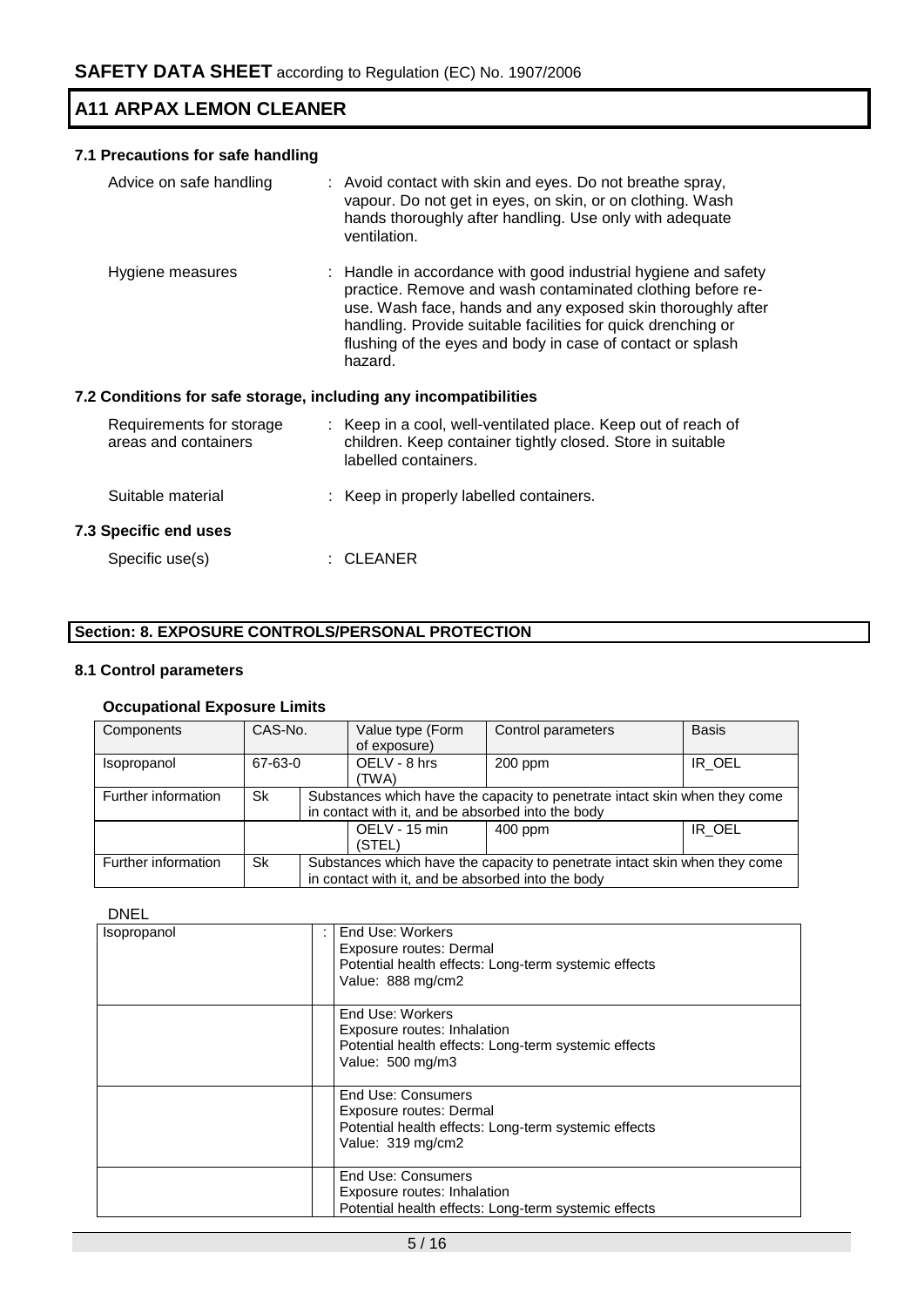|          |   | Value: 89 mg/m3                                                                                                           |
|----------|---|---------------------------------------------------------------------------------------------------------------------------|
|          |   | End Use: Consumers<br>Exposure routes: Ingestion<br>Potential health effects: Long-term systemic effects<br>Value: 26 ppm |
| Limonene | ÷ | End Use: Workers<br>Exposure routes: Dermal<br>Potential health effects: short-term - local<br>Value: 0.222 mg/cm2        |
|          |   | End Use: Workers<br>Exposure routes: Inhalation<br>Potential health effects: long term - systemic<br>Value: 33.3 mg/m3    |

| <b>PNEC</b> |   |                                               |
|-------------|---|-----------------------------------------------|
| Isopropanol | ÷ | Fresh water<br>Value: 140.9 mg/l              |
|             |   | Marine water<br>Value: 140.9 mg/l             |
|             |   | Intermittent use/release<br>Value: 140.9 mg/l |
|             |   | Fresh water<br>Value: 552 mg/kg               |
|             |   | Marine sediment<br>Value: 552 mg/kg           |
|             |   | Soil<br>Value: 28 mg/kg                       |
|             |   | Sewage treatment plant<br>Value: 2251 mg/l    |
|             |   | Oral<br>Value: 160 mg/kg                      |
| Limonene    | ÷ | Fresh water<br>Value: 0.0054 mg/l             |
|             |   | Marine water<br>Value: 0.00054 mg/l           |
|             |   | <b>STP</b><br>Value: 1.8 mg/l                 |
|             |   | Fresh water sediment<br>Value: 1.32 mg/kg     |
|             |   | Marine sediment<br>Value: 0.13 mg/kg          |
|             |   | Soil<br>Value: 0.262 mg/kg                    |
|             |   | Oral<br>Value: 3.33 mg/kg                     |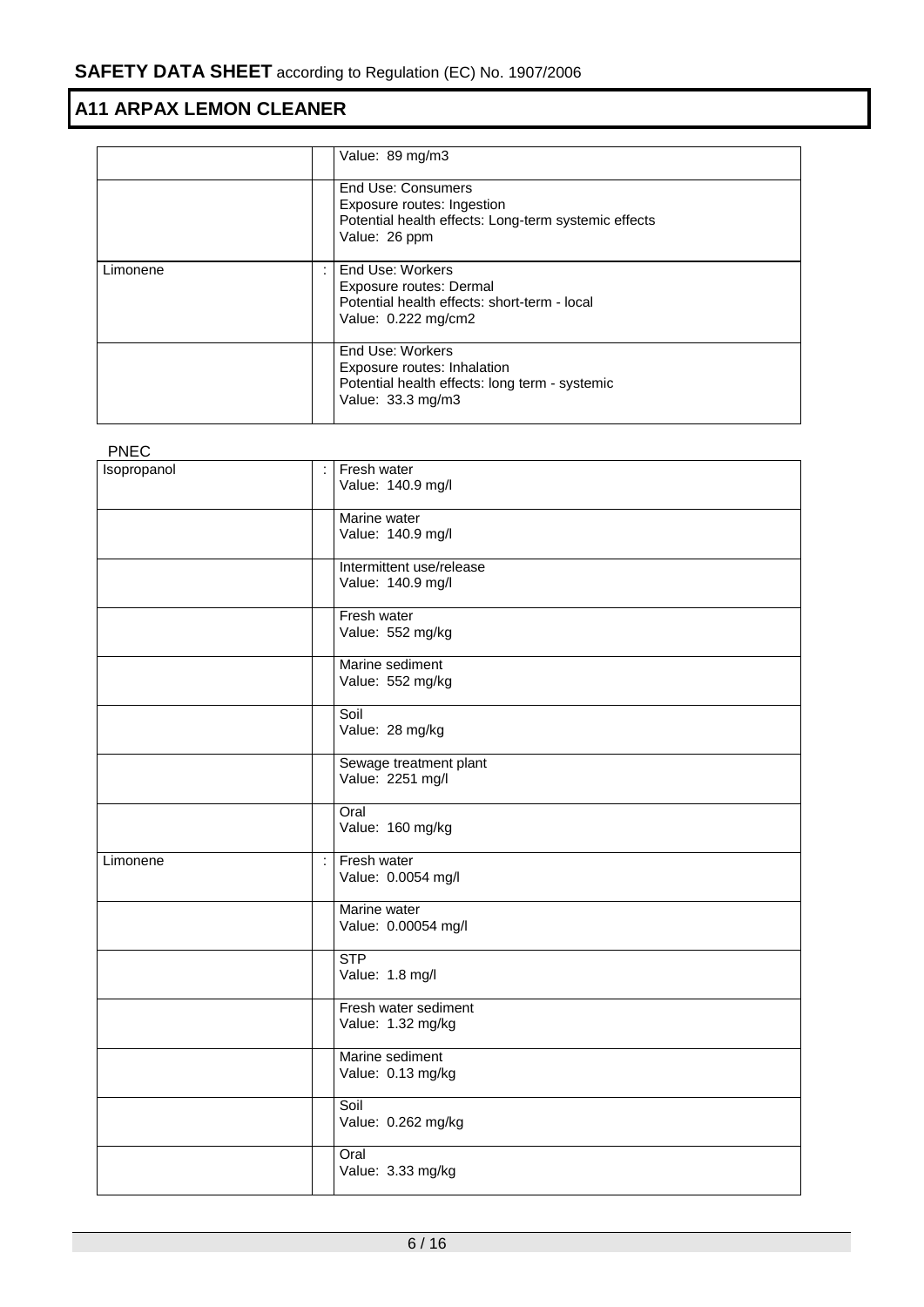#### **8.2 Exposure controls**

# **Appropriate engineering controls**

Effective exhaust ventilation system. Maintain air concentrations below occupational exposure standards.

#### **Individual protection measures**

| Hygiene measures                          | Handle in accordance with good industrial hygiene and safety<br>practice. Remove and wash contaminated clothing before re-<br>use. Wash face, hands and any exposed skin thoroughly after<br>handling. Provide suitable facilities for quick drenching or<br>flushing of the eyes and body in case of contact or splash<br>hazard.                                                                      |
|-------------------------------------------|---------------------------------------------------------------------------------------------------------------------------------------------------------------------------------------------------------------------------------------------------------------------------------------------------------------------------------------------------------------------------------------------------------|
| Eye/face protection (EN<br>166)           | : Safety goggles<br>Face-shield                                                                                                                                                                                                                                                                                                                                                                         |
| Hand protection (EN 374)                  | : Recommended preventive skin protection<br>Gloves<br>Nitrile rubber<br>butyl-rubber<br>Breakthrough time: $1 - 4$ hours<br>Minimum thickness for butyl-rubber 0.7 mm for nitrile rubber<br>0.4 mm or equivalent (please refer to the gloves<br>manufacturer/distributor for advise).<br>Gloves should be discarded and replaced if there is any<br>indication of degradation or chemical breakthrough. |
| Skin and body protection<br>(EN 14605)    | : Wear suitable protective clothing.                                                                                                                                                                                                                                                                                                                                                                    |
| Respiratory protection (EN<br>143, 14387) | : When respiratory risks cannot be avoided or sufficiently<br>limited by technical means of collective protection or by<br>measures, methods or procedures of work organization,<br>consider the use of certified respiratory protection equipment<br>meeting EU requirements (89/656/EEC, (EU) 2016/425), or<br>equivalent, with filter type:A-P                                                       |
| <b>Environmental exposure controls</b>    |                                                                                                                                                                                                                                                                                                                                                                                                         |

General advice : Consider the provision of containment around storage vessels.

# **Section: 9. PHYSICAL AND CHEMICAL PROPERTIES**

#### **9.1 Information on basic physical and chemical properties**

| Appearance      | : liquid                     |
|-----------------|------------------------------|
| Colour          | ∶ Clear Yellow               |
| Odour           | : characteristic             |
| Flash point     | : $>100\,^{\circ}\mathrm{C}$ |
|                 |                              |
| рH              | : 10 - 11, $(20 °C)$         |
| Odour Threshold | no data available            |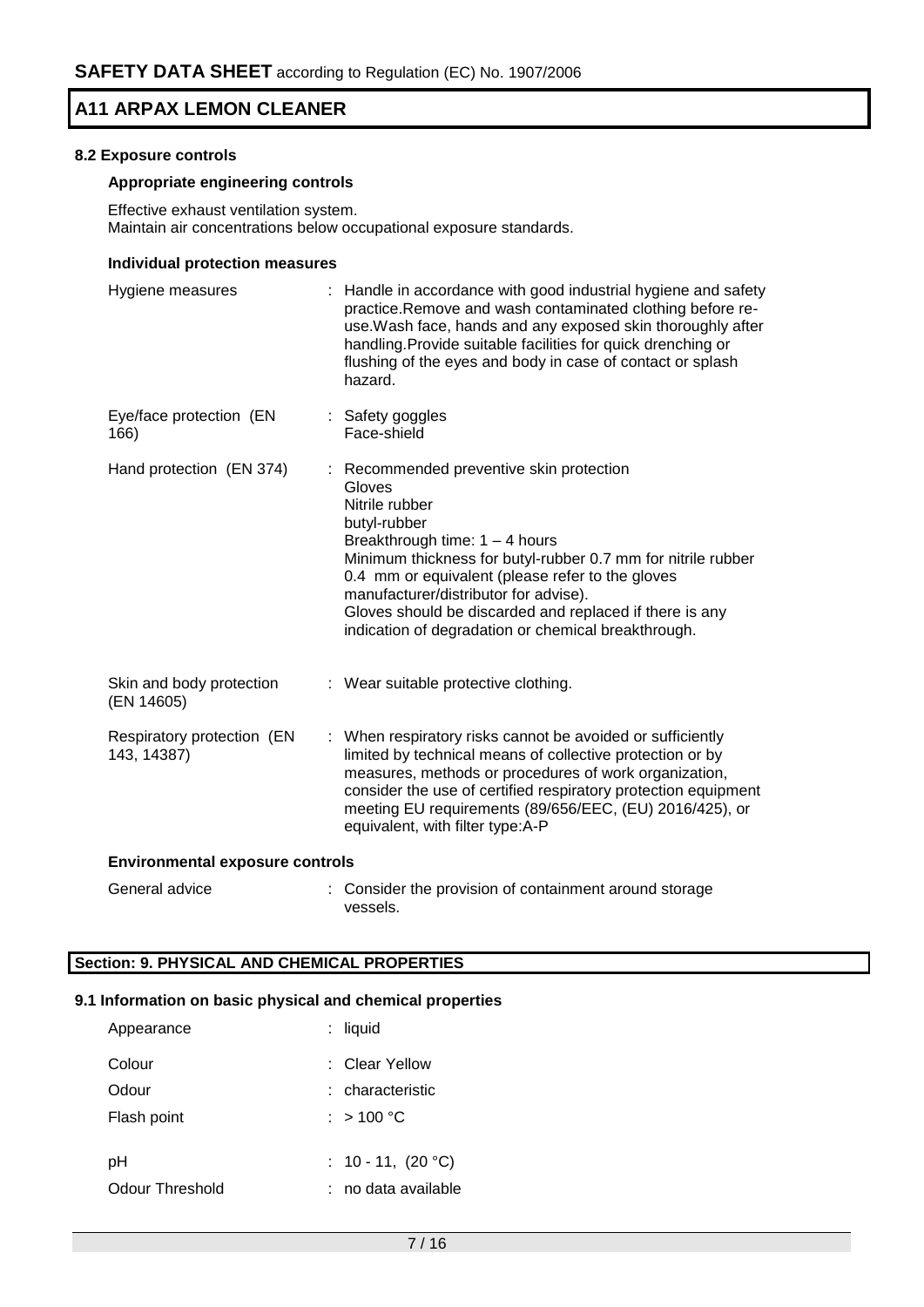| Melting point/freezing point               |    | : no data available                         |
|--------------------------------------------|----|---------------------------------------------|
| Initial boiling point and boiling<br>range | ÷. | no data available                           |
| <b>Evaporation rate</b>                    |    | no data available                           |
| Flammability (solid, gas)                  |    | no data available                           |
| Upper explosion limit                      |    | no data available                           |
| Lower explosion limit                      |    | no data available                           |
| Vapour pressure                            |    | no data available                           |
| Relative vapour density                    | ÷  | no data available                           |
| Relative density                           |    | $1.005 - 1.015$                             |
| Solubility(ies)                            |    |                                             |
|                                            |    |                                             |
| Water solubility                           |    | soluble in cold water, soluble in hot water |
| Solubility in other solvents               |    | no data available                           |
| Partition coefficient: n-<br>octanol/water |    | : no data available                         |
| Auto-ignition temperature                  | ÷. | no data available                           |
| Thermal decomposition                      |    | no data available                           |
| Viscosity, dynamic                         |    | no data available                           |
| Viscosity, kinematic                       |    | no data available                           |
| <b>Explosive properties</b>                |    | no data available                           |
| Oxidizing properties                       |    | no data available                           |

# **9.2 Other information**

no data available

# **Section: 10. STABILITY AND REACTIVITY**

#### **10.1 Reactivity**

No dangerous reaction known under conditions of normal use.

# **10.2 Chemical stability**

Stable under normal conditions.

### **10.3 Possibility of hazardous reactions**

Hazardous reactions : No dangerous reaction known under conditions of normal use.

### **10.4 Conditions to avoid**

Conditions to avoid : None known.

### **10.5 Incompatible materials**

Materials to avoid : None known

# **10.6 Hazardous decomposition products**

| Hazardous decomposition | Depending on combustion properties, decomposition products |
|-------------------------|------------------------------------------------------------|
| products                | may include following materials:                           |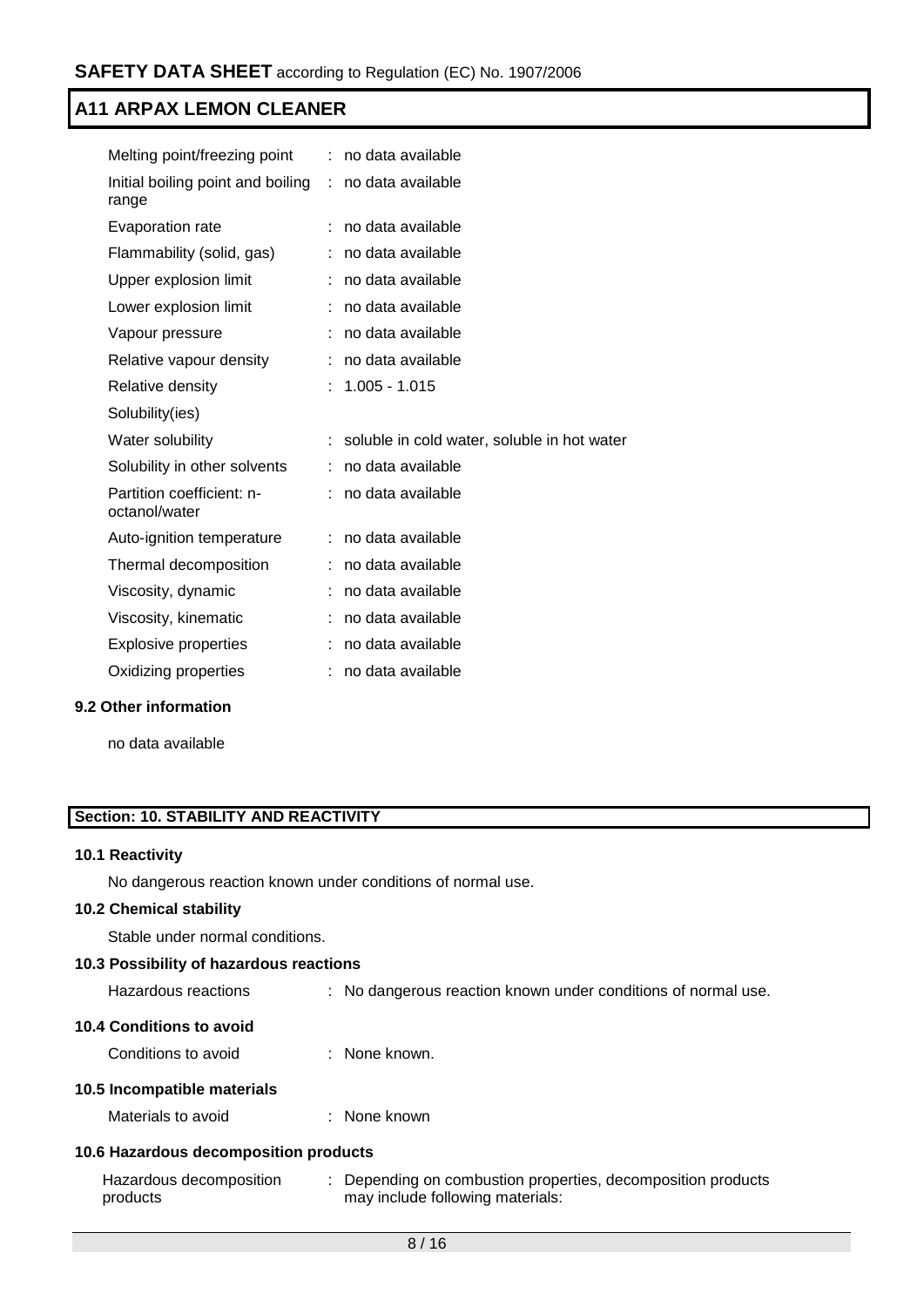Carbon oxides nitrogen oxides (NOx)

# **Section: 11. TOXICOLOGICAL INFORMATION**

# **11.1 Information on toxicological effects**

Information on likely routes of : Inhalation, Eye contact, Skin contact exposure

#### **Toxicity**

| <b>Product</b>                       |                                                                          |
|--------------------------------------|--------------------------------------------------------------------------|
| Acute oral toxicity                  | Acute toxicity estimate : $> 2,000$ mg/kg                                |
| Acute inhalation toxicity            | There is no data available for this product.                             |
| Acute dermal toxicity                | There is no data available for this product.<br>÷                        |
| Skin corrosion/irritation            | There is no data available for this product.<br>÷                        |
| Serious eye damage/eye<br>irritation | : There is no data available for this product.                           |
| Respiratory or skin<br>sensitization | : There is no data available for this product.                           |
| Carcinogenicity                      | : There is no data available for this product.                           |
| Reproductive effects                 | There is no data available for this product.<br>÷                        |
| Germ cell mutagenicity               | : There is no data available for this product.                           |
| Teratogenicity                       | There is no data available for this product.                             |
| STOT - single exposure               | ÷.<br>There is no data available for this product.                       |
| STOT - repeated exposure             | : There is no data available for this product.                           |
| Aspiration toxicity                  | There is no data available for this product.                             |
| <b>Components</b>                    |                                                                          |
| Acute oral toxicity                  | : Amines, C12-14 alkyldimethyl, N-oxides<br>LD50 rat: 1,064 mg/kg        |
|                                      | Isopropanol<br>LD50 rat: 5,840 mg/kg                                     |
|                                      | Benzyl-(C12-C16 Alkyl)-Dimethyl-Ammonium Chloride<br>LD50 rat: 344 mg/kg |
|                                      | Limonene<br>LD50 rat: 4,400 mg/kg                                        |
|                                      | Citral                                                                   |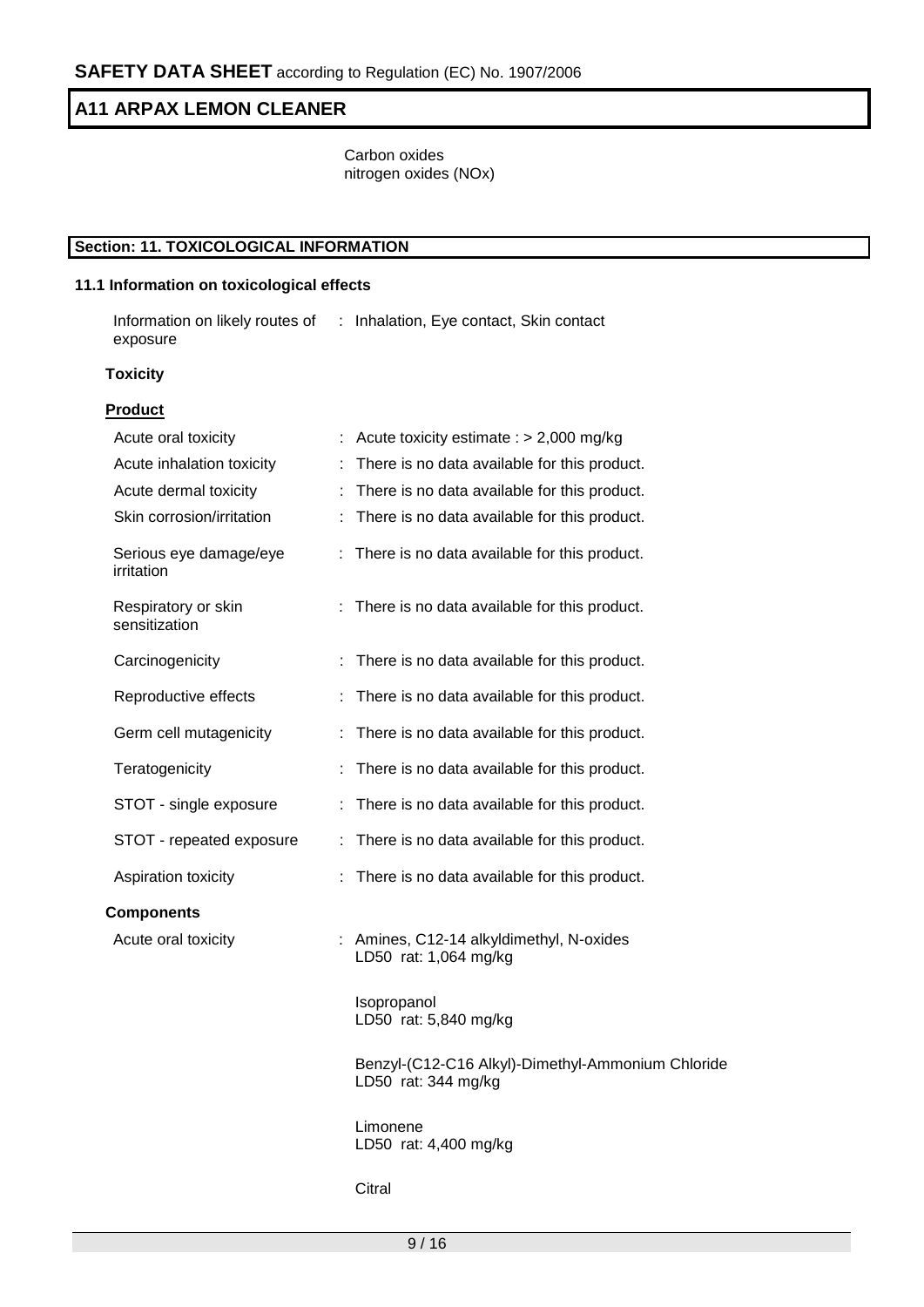|                                       | LD50 rat: 4,960 mg/kg                                                                   |
|---------------------------------------|-----------------------------------------------------------------------------------------|
|                                       | Cyclohexane, 1-methyl-4-(1-methylethylidene)<br>LD50 rat: 3,740 mg/kg                   |
| <b>Components</b>                     |                                                                                         |
| Acute inhalation toxicity             | : Isopropanol<br>LC50 rat: $>$ 30 mg/l<br>Exposure time: 4 h<br>Test atmosphere: vapour |
| <b>Components</b>                     |                                                                                         |
| Acute dermal toxicity                 | : Isopropanol<br>LD50 rabbit: 12,870 mg/kg                                              |
|                                       | Benzyl-(C12-C16 Alkyl)-Dimethyl-Ammonium Chloride<br>LD50 rabbit: 3,340 mg/kg           |
|                                       | Limonene<br>LD50 rabbit: $> 5,000$ mg/kg                                                |
|                                       | Citral<br>LD50 rat: 2,250 mg/kg                                                         |
| <b>Potential Health Effects</b>       |                                                                                         |
| Eyes                                  | Causes serious eye damage.                                                              |
| Skin                                  | Causes skin irritation. May cause allergic skin reaction.                               |
| Ingestion                             | Health injuries are not known or expected under normal<br>use.                          |
| Inhalation                            | : Health injuries are not known or expected under normal<br>use.                        |
| <b>Chronic Exposure</b>               | : Health injuries are not known or expected under normal<br>use.                        |
| <b>Experience with human exposure</b> |                                                                                         |
| Eye contact                           | Redness, Pain, Corrosion                                                                |
| Skin contact                          | Redness, Irritation, Allergic reactions                                                 |
| Ingestion                             | No symptoms known or expected.                                                          |
| Inhalation                            | No symptoms known or expected.                                                          |

# **Section: 12. ECOLOGICAL INFORMATION**

**Further information** : no data available

# **12.1 Ecotoxicity**

# **Product**

Environmental Effects : Very toxic to aquatic life. Toxic to aquatic life with long lasting effects.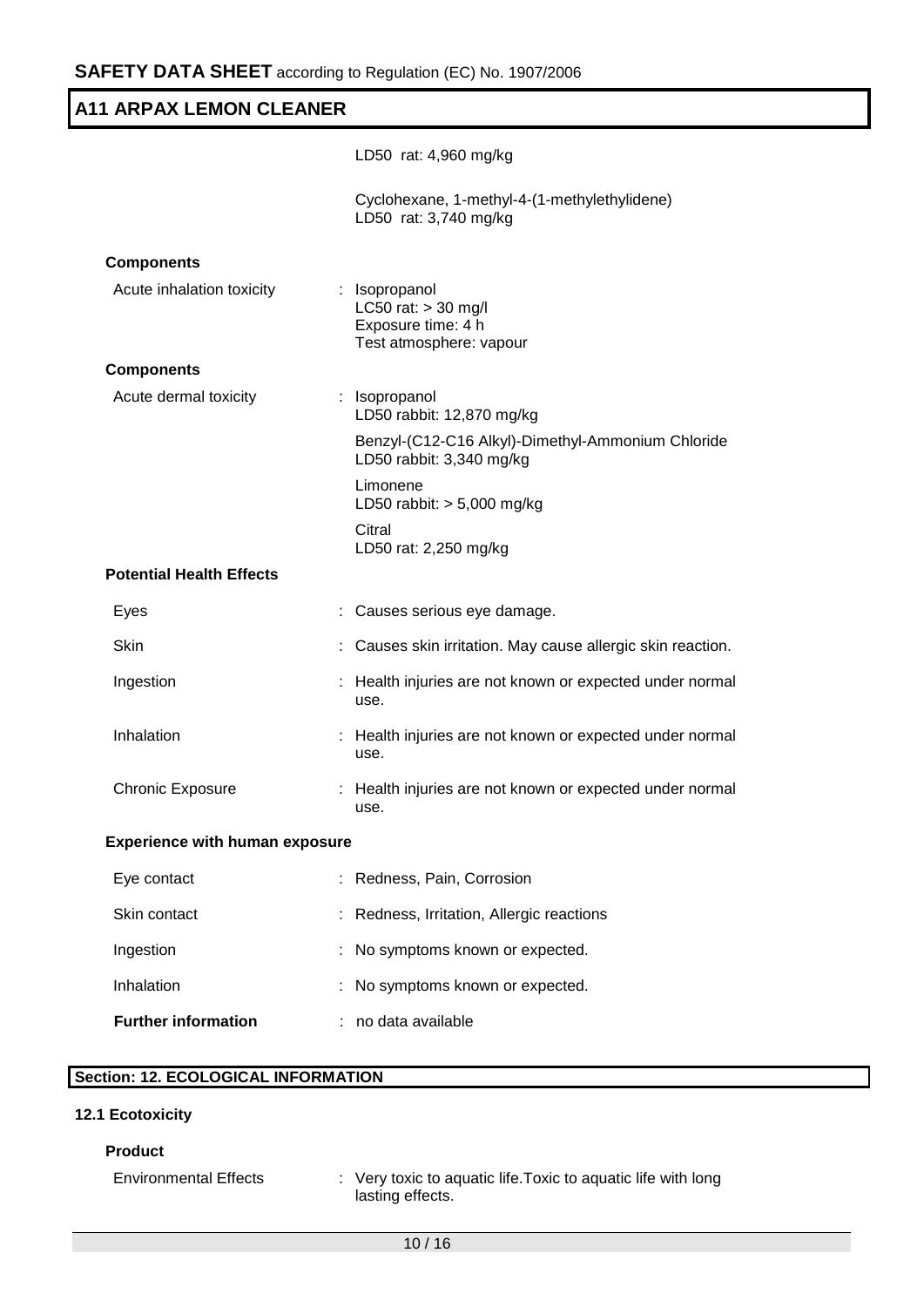| Toxicity to fish                                       | no data available                                                                                        |
|--------------------------------------------------------|----------------------------------------------------------------------------------------------------------|
| Toxicity to daphnia and other<br>aquatic invertebrates | : no data available                                                                                      |
| Toxicity to algae                                      | : no data available                                                                                      |
| <b>Components</b>                                      |                                                                                                          |
| Toxicity to fish                                       | : Amines, C12-14 alkyldimethyl, N-oxides<br>LC50: 2.67 mg/l                                              |
|                                                        | Isopropanol<br>96 h LC50 Pimephales promelas (fathead minnow):<br>9,640 mg/l                             |
|                                                        | Limonene<br>96 h LC50 Fathead Minnow: 0.72 mg/l<br>Method: OECD 203                                      |
|                                                        | Citral<br>96 h LC50 Fish: 6.78 mg/l                                                                      |
| <b>Components</b>                                      |                                                                                                          |
| Toxicity to daphnia and other<br>aquatic invertebrates | : Amines, C12-14 alkyldimethyl, N-oxides<br>EC50 Daphnia magna (Water flea): 3.1 mg/l                    |
|                                                        | Isopropanol<br>LC50 Daphnia magna (Water flea): > 10,000 mg/l                                            |
|                                                        | Benzyl-(C12-C16 Alkyl)-Dimethyl-Ammonium Chloride<br>48 h EC50 Daphnia magna (Water flea): 0.016 mg/l    |
|                                                        | Limonene<br>48 h EC50 Daphnia magna: 0.36 mg/l<br>Method: OECD 202                                       |
|                                                        | Cyclohexane, 1-methyl-4-(1-methylethylidene)<br>48 h EC50: 0.634 mg/l                                    |
| <b>Components</b>                                      |                                                                                                          |
| Toxicity to algae                                      | Amines, C12-14 alkyldimethyl, N-oxides<br>LC50: 0.143 mg/l<br>NOEC: 0.067 mg/l                           |
|                                                        | Limonene<br>72 h EC50 Desmodesmus subspicatus (green algae):<br>ca. $8 \text{ mg/l}$<br>Method: OECD 201 |
|                                                        | Citral<br>72 h EC50 Desmodesmus subspicatus (green algae):<br>103.8 mg/l<br>Method: DIN 38412<br>GLP: No |
| <b>Components</b>                                      |                                                                                                          |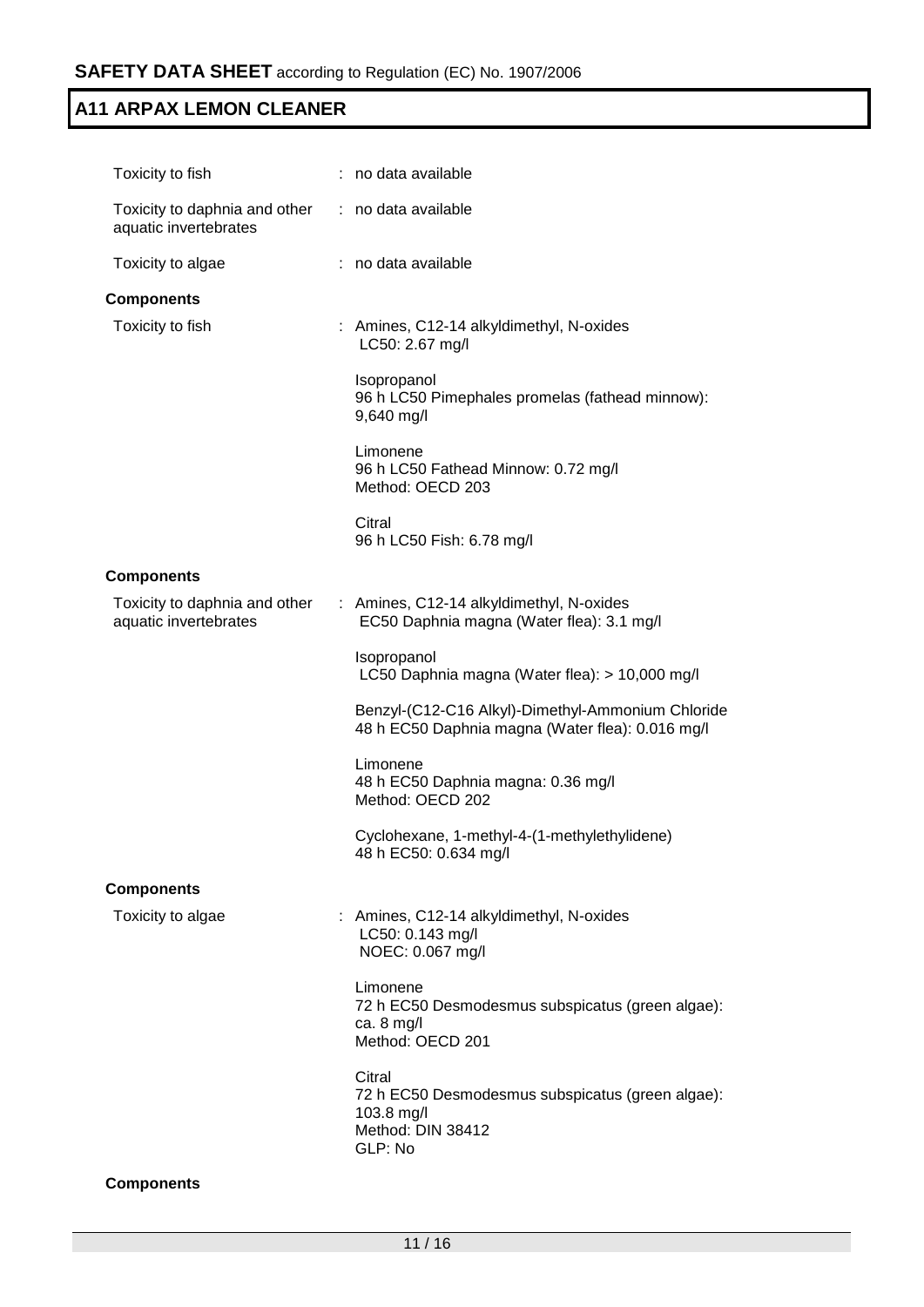| Toxicity to bacteria                                                         | : Isopropanol<br>1,050 mg/l                                                                                                                    |
|------------------------------------------------------------------------------|------------------------------------------------------------------------------------------------------------------------------------------------|
|                                                                              | Limonene<br>3 h EC50 Sewage Microorganisms: 209 mg/l<br>Method: OECD 209                                                                       |
| <b>Components</b>                                                            |                                                                                                                                                |
| Toxicity to daphnia and other<br>aquatic invertebrates (Chronic<br>toxicity) | : Limonene<br>16 d NOEC Daphnia: 0.115 mg/l<br>Method: Calculated                                                                              |
| 12.2 Persistence and degradability                                           |                                                                                                                                                |
| <b>Product</b>                                                               |                                                                                                                                                |
| no data available                                                            |                                                                                                                                                |
| <b>Components</b>                                                            |                                                                                                                                                |
| Biodegradability                                                             | : C9-C11 Alkyl alcohol, ethoxylate<br>Result: Readily biodegradable.                                                                           |
|                                                                              | Amines, C12-14 alkyldimethyl, N-oxides<br>Result: Readily biodegradable.                                                                       |
|                                                                              | Isopropanol<br>Result: Readily biodegradable.                                                                                                  |
|                                                                              | Benzyl-(C12-C16 Alkyl)-Dimethyl-Ammonium Chloride<br>Result: Biodegradable                                                                     |
|                                                                              | propanaminium-1, amino-3 N-(carboxyméthyl) N,N-diméthyl-,<br>dérivés N-acyles en C8-18, hydroxydes, sels internes<br>Result: no data available |
|                                                                              | Limonene<br>Result: Readily biodegradable.                                                                                                     |
|                                                                              | Limonene<br>Result: Readily biodegradable.                                                                                                     |
|                                                                              | Citral<br>Result: Readily biodegradable.                                                                                                       |
|                                                                              | Cyclohexane, 1-methyl-4-(1-methylethylidene)<br>Result: Readily biodegradable.                                                                 |
| 12.3 Bioaccumulative potential                                               |                                                                                                                                                |
| no data available                                                            |                                                                                                                                                |
|                                                                              |                                                                                                                                                |

# **12.4 Mobility in soil**

no data available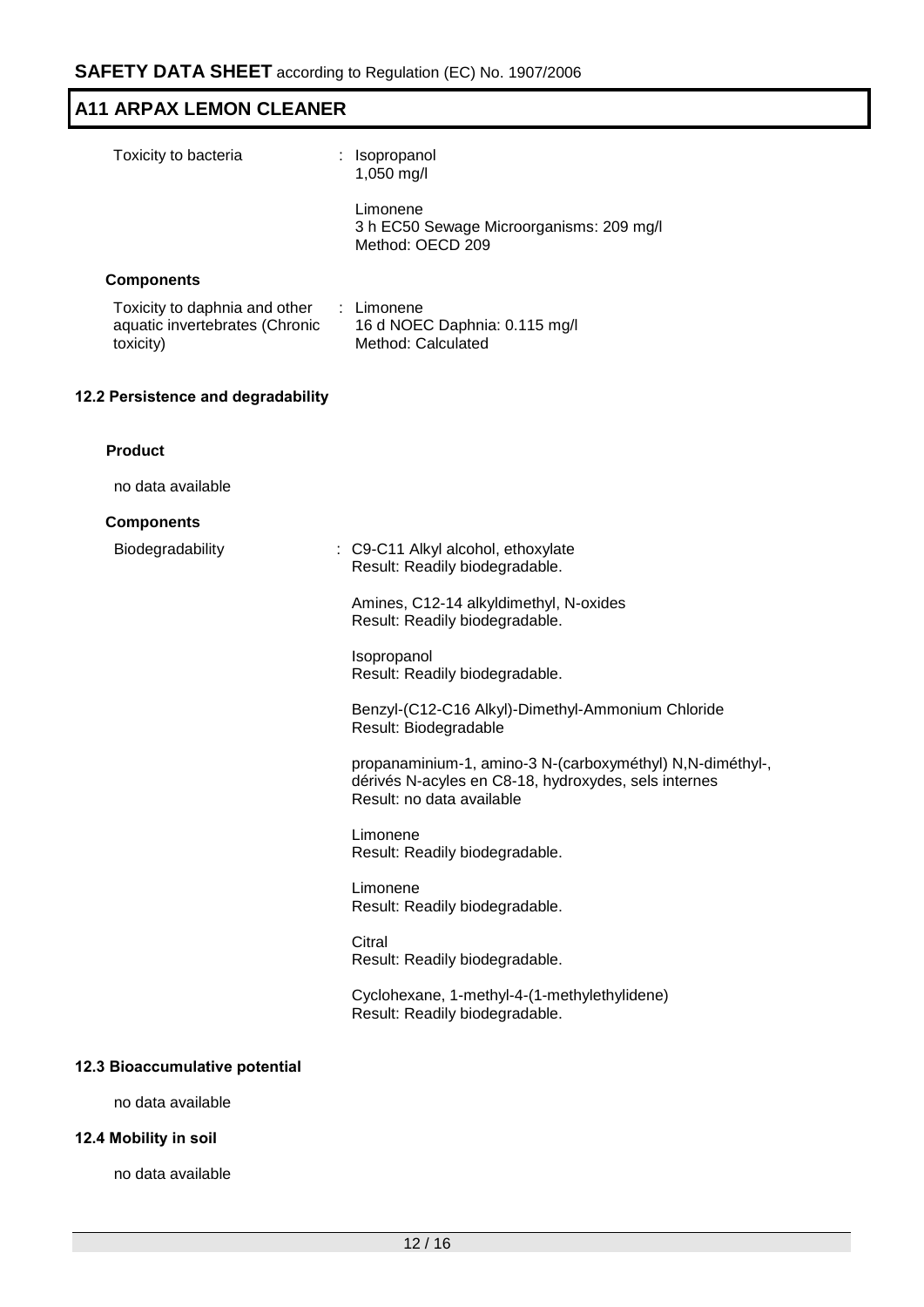# **12.5 Results of PBT and vPvB assessment**

#### **Product**

Assessment : This substance/mixture contains no components considered to be either persistent, bioaccumulative and toxic (PBT), or very persistent and very bioaccumulative (vPvB) at levels of 0.1% or higher.

#### **12.6 Other adverse effects**

no data available

### **Section: 13. DISPOSAL CONSIDERATIONS**

Dispose of in accordance with the European Directives on waste and hazardous waste.Waste codes should be assigned by the user, preferably in discussion with the waste disposal authorities.

#### **13.1 Waste treatment methods**

| Product                              | : The product should not be allowed to enter drains, water<br>courses or the soil.<br>Where possible recycling is preferred to disposal or<br>incineration.<br>If recycling is not practicable, dispose of in compliance with<br>local regulations.<br>Dispose of wastes in an approved waste disposal facility.                                                                                                                                                                                              |
|--------------------------------------|---------------------------------------------------------------------------------------------------------------------------------------------------------------------------------------------------------------------------------------------------------------------------------------------------------------------------------------------------------------------------------------------------------------------------------------------------------------------------------------------------------------|
| Contaminated packaging               | : Dispose of as unused product.<br>Empty containers should be taken to an approved waste<br>handling site for recycling or disposal.<br>Do not re-use empty containers.                                                                                                                                                                                                                                                                                                                                       |
| Guidance for Waste Code<br>selection | : Organic wastes containing dangerous substances. If this<br>product is used in any further processes, the final user must<br>redefine and assign the most appropriate European Waste<br>Catalogue Code. It is the responsibility of the waste generator<br>to determine the toxicity and physical properties of the<br>material generated to determine the proper waste<br>identification and disposal methods in compliance with<br>applicable European (EU Directive 2008/98/EC) and local<br>regulations. |

### **Section: 14. TRANSPORT INFORMATION**

The shipper/consignor/sender is responsible to ensure that the packaging, labeling, and markings are in compliance with the selected mode of transport.

#### **Land transport (ADR/ADN/RID)**

- **14.1 UN number:** UN 1987
- 
- **14.3 Transport hazard class(es):** 3
- **14.4 Packing group:** III
- **14.5 Environmental hazards:** Yes
- 14.6 Special precautions for user: Not applicable.

**14.2 UN proper shipping name:** ALCOHOL, N.O.S. (Isopropanol)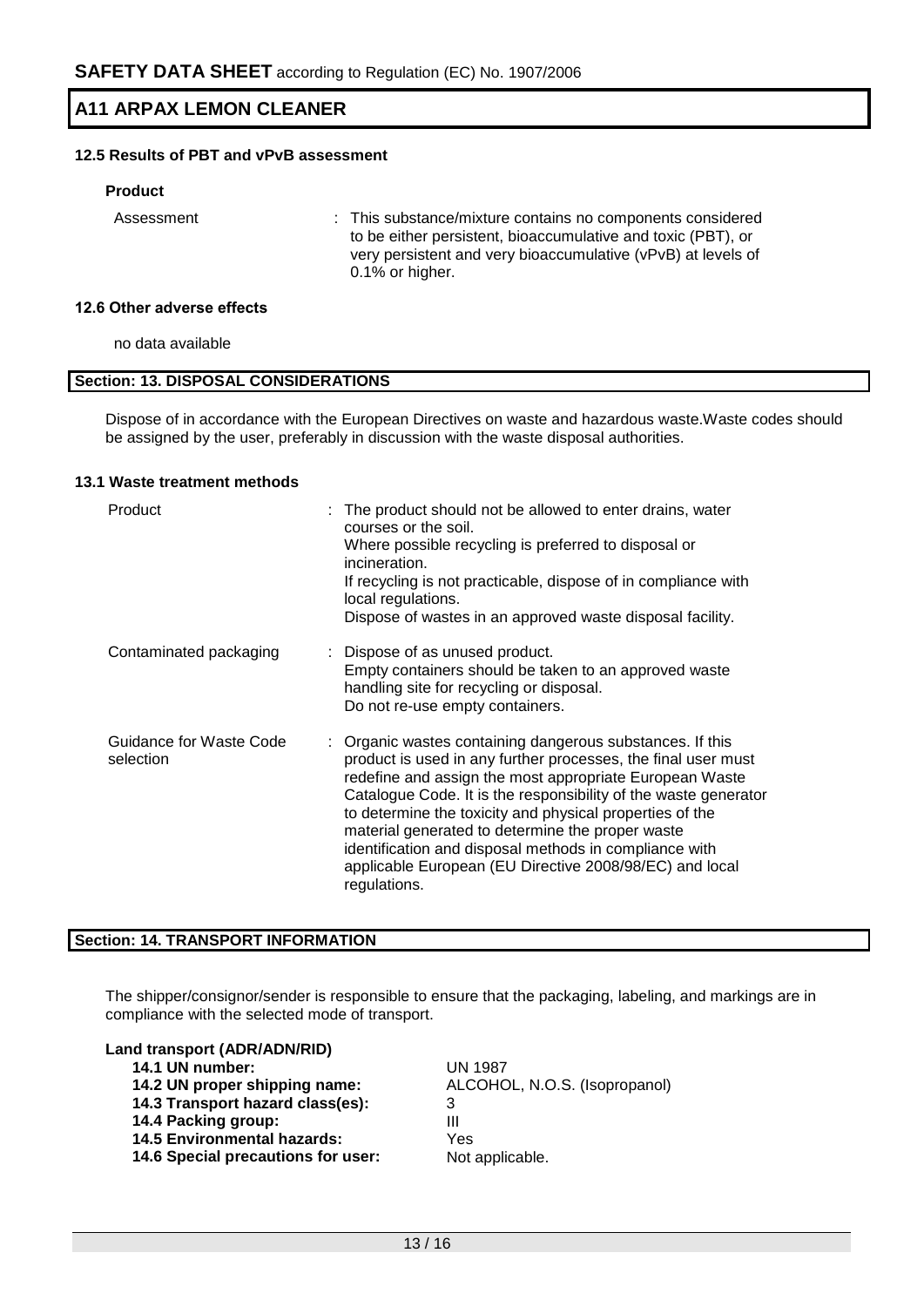| UN 1987                       |
|-------------------------------|
| ALCOHOL, N.O.S. (Isopropanol) |
| 3                             |
| Ш                             |
| Yes                           |
| Not applicable.               |
|                               |
| <b>UN 1987</b>                |
| ALCOHOL, N.O.S. (Isopropanol) |
| 3                             |
| Ш                             |
| Yes (Marine Pollutant)        |
| Not applicable.               |
| Not applicable.               |
|                               |
|                               |
|                               |

# **Section: 15. REGULATORY INFORMATION**

# **15.1 Safety, health and environmental regulations/legislation specific for the substance or mixture:**

# **INTERNATIONAL CHEMICAL CONTROL LAWS**

### **15.2 Chemical Safety Assessment:**

No Chemical Safety Assessment has been carried out on the product.

#### **Section: 16. OTHER INFORMATION**

| Procedure used to derive the classification according to REGULATION (EC) No 1272/2008 |                                     |  |  |  |
|---------------------------------------------------------------------------------------|-------------------------------------|--|--|--|
| <b>Classification</b>                                                                 | <b>Justification</b>                |  |  |  |
| Flammable liquids 3, H226                                                             | Based on product data or assessment |  |  |  |
| Skin irritation 2, H315                                                               | Calculation method                  |  |  |  |
| Serious eye damage 1, H318                                                            | Calculation method                  |  |  |  |
| Skin sensitization 1, H317                                                            | Calculation method                  |  |  |  |
| Acute aguatic toxicity 1, H400                                                        | Calculation method                  |  |  |  |

Chronic aquatic toxicity 2, H411 <br>
Calculation method

#### **Full text of H-Statements**

| H <sub>225</sub><br>H <sub>226</sub> | Highly flammable liquid and vapour.<br>Flammable liquid and vapour. |
|--------------------------------------|---------------------------------------------------------------------|
| H <sub>302</sub>                     | Harmful if swallowed.                                               |
| H <sub>304</sub>                     | May be fatal if swallowed and enters airways.                       |
| H314                                 | Causes severe skin burns and eye damage.                            |
| H <sub>315</sub>                     | Causes skin irritation.                                             |
| H317                                 | May cause an allergic skin reaction.                                |
| H318                                 | Causes serious eye damage.                                          |
| H <sub>3</sub> 19                    | Causes serious eye irritation.                                      |
| H336                                 | May cause drowsiness or dizziness.                                  |
| H400                                 | Very toxic to aquatic life.                                         |
| H410                                 | Very toxic to aquatic life with long lasting effects.               |
| H411                                 | Toxic to aquatic life with long lasting effects.                    |